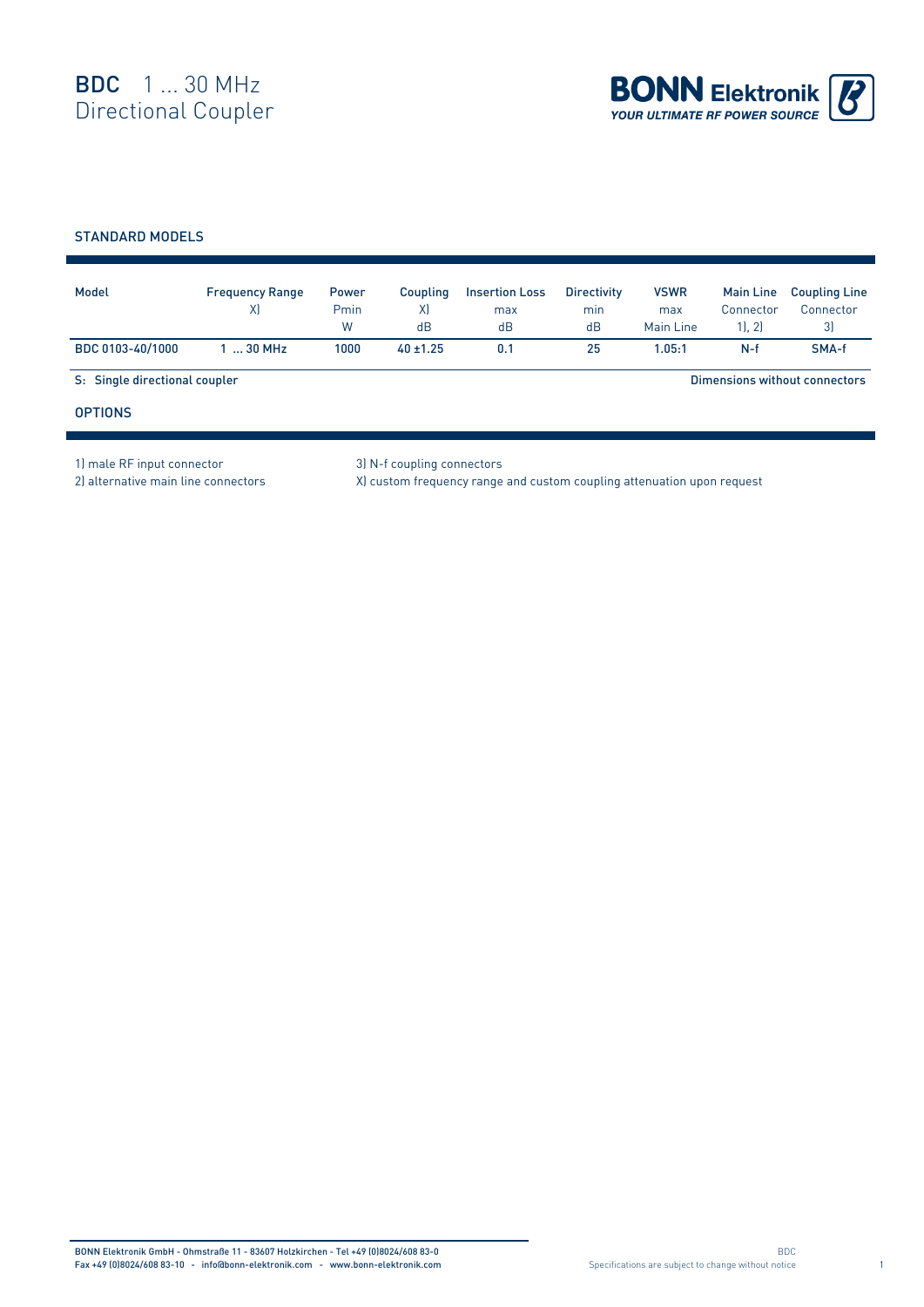

 $\bigoplus$ ψ